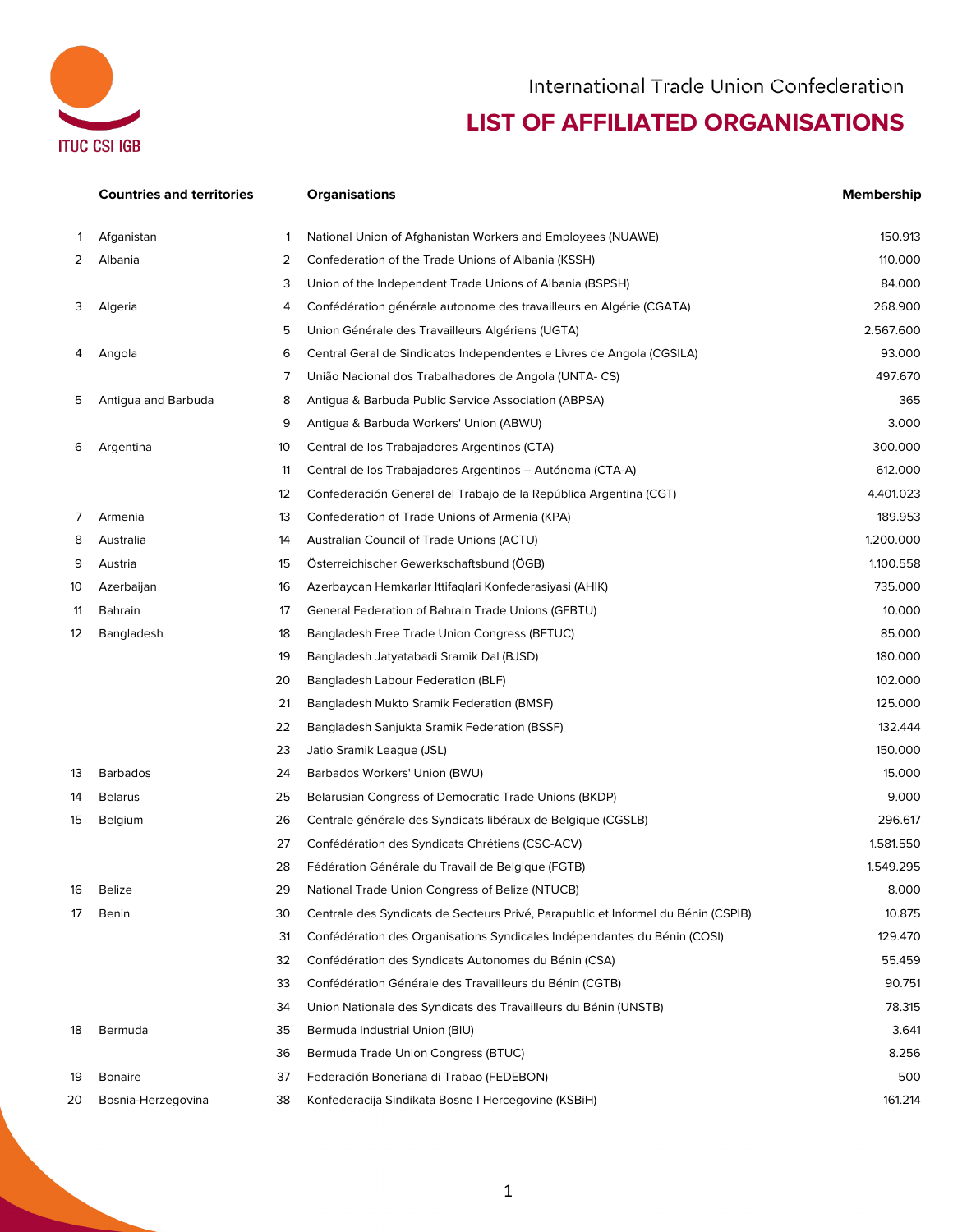| 21 | <b>Botswana</b>          | 39 | Botswana Federation of Trade Unions (BFTU)                                  | 55.270    |
|----|--------------------------|----|-----------------------------------------------------------------------------|-----------|
| 22 | Brazil                   | 40 | Central Unica dos Trabalhadores (CUT)                                       | 7.850.168 |
|    |                          | 41 | Confederação Nacional das Profissões Liberais (CNPL)                        | 280.000   |
|    |                          | 42 | Nova Central Sindical de Trabalhadores (NCST)                               | 900.000   |
|    |                          | 43 | União Geral dos Trabalhadores Brasil (UGT)                                  | 1.350.200 |
| 23 | Bulgaria                 | 44 | Confederation of Independent Trade Unions of Bulgaria (KNSB/CITUB)          | 200.000   |
|    |                          | 45 | Confederation of Labour PODKREPA (PODKREPA)                                 | 150.500   |
| 24 | <b>Burkina Faso</b>      | 46 | Confédération Nationale des Travailleurs Burkinabé (CNTB)                   | 29.907    |
|    |                          | 47 | Confédération Syndicale Burkinabé (CSB)                                     | 27.600    |
|    |                          | 48 | Organisation Nationale des Syndicats Libres (ONSL)                          | 42.500    |
|    |                          | 49 | Union Syndicale des Travailleurs du Burkina (USTB)                          | 8.700     |
| 25 | Burundi                  | 50 | Confédération des Syndicats du Burundi (COSYBU)                             | 12.000    |
|    |                          | 51 | Confédération Syndicale du Burundi (CSB)                                    | 5.500     |
| 26 | Cambodia                 | 52 | Cambodia Confederation of Trade Unions (CCTU)                               | 310.724   |
|    |                          | 53 | Cambodian Confederation of Unions (CCU)                                     | 95.616    |
|    |                          | 54 | Cambodian Labor Confederation (CLC)                                         | 130.089   |
| 27 | Cameroon                 | 55 | Centrale Syndicale du Secteur Public (CSP)                                  | 60.000    |
|    |                          | 56 | Confédération des Syndicats Autonomes du Cameroun (CSAC)                    | 65.000    |
|    |                          | 57 | Confédération Syndicale des Travailleurs du Cameroun (CSTC)                 | 150.000   |
|    |                          | 58 | Unions des Syndicats Libres du Cameroun (USLC)                              | 50.000    |
| 28 | Canada                   | 59 | Canadian Labour Congress / Congrès du Travail du Canada (CLC-CTC)           | 1.500.000 |
|    |                          | 60 | Centrale des Syndicats Démocratiques (CSD)                                  | 70.000    |
|    |                          | 61 | Confédération des Syndicats Nationaux (CSN)                                 | 300.000   |
| 29 | Cape Verde               | 62 | Confederação Caboverdiana dos Sindicatos Livres (CCSL)                      | 19.786    |
|    |                          | 63 | União Nacional dos Trabalhadores de Cabo Verde - Central Sindical (UNTC-CS) | 15.000    |
| 30 | Central African Republic | 64 | Confédération Nationale des Travailleurs de Centrafrique (CNTC)             | 15.998    |
|    |                          | 65 | Confédération Syndicale des Travailleurs de Centrafrique (CSTC)             | 11.124    |
| 31 | Chad                     | 66 | Confédération Libre des Travailleurs du Tchad (CLTT)                        | 70.000    |
|    |                          | 67 | Union des Syndicats du Tchad (UST)                                          | 55.300    |
| 32 | Chile                    | 68 | Central Unitaria de Trabajadores de Chile (CUT)                             | 400.000   |
| 33 | Colombia                 | 69 | Central Unitaria de Trabajadores (CUT)                                      | 550.000   |
|    |                          | 70 | Confederación de Trabajadores de Colombia (CTC)                             | 180.000   |
| 34 | Comoros                  | 71 | Confédération des Travailleuses et Travailleurs des Comores (CTTC)          | 5.000     |
| 35 | Congo                    | 72 | Confédération des Syndicats Libres et Autonomes du Congo (COSYLAC)          | 13.675    |
|    |                          | 73 | Confédération Syndicale Congolaise (CSC)                                    | 36.391    |
|    |                          | 74 | Confédération Syndicale des Travailleurs du Congo (CSTC)                    | 68.500    |
| 36 | Congo, DRO               | 75 | Confédération Démocratique du Travail (CDT)                                 | 51.000    |
|    |                          | 76 | Confédération Syndicale du Congo (CSC)                                      | 390.105   |
|    |                          | 77 | Union Nationale des Travailleurs du Congo (UNTC)                            | 789.370   |
| 37 | Cook Islands             | 78 | Cook Islands Workers Association Inc. (CIWA)                                | 1.200     |
| 38 | Costa Rica               | 79 | Central del Movimiento de Trabajadores Costarricenses (CMTC)                | 45.000    |
|    |                          | 80 | Central Social Juanito Mora Porras (CSJMP)                                  | 20.000    |
|    |                          | 81 | Confederación de Trabajadores Rerum Novarum (CTRN)                          | 49.815    |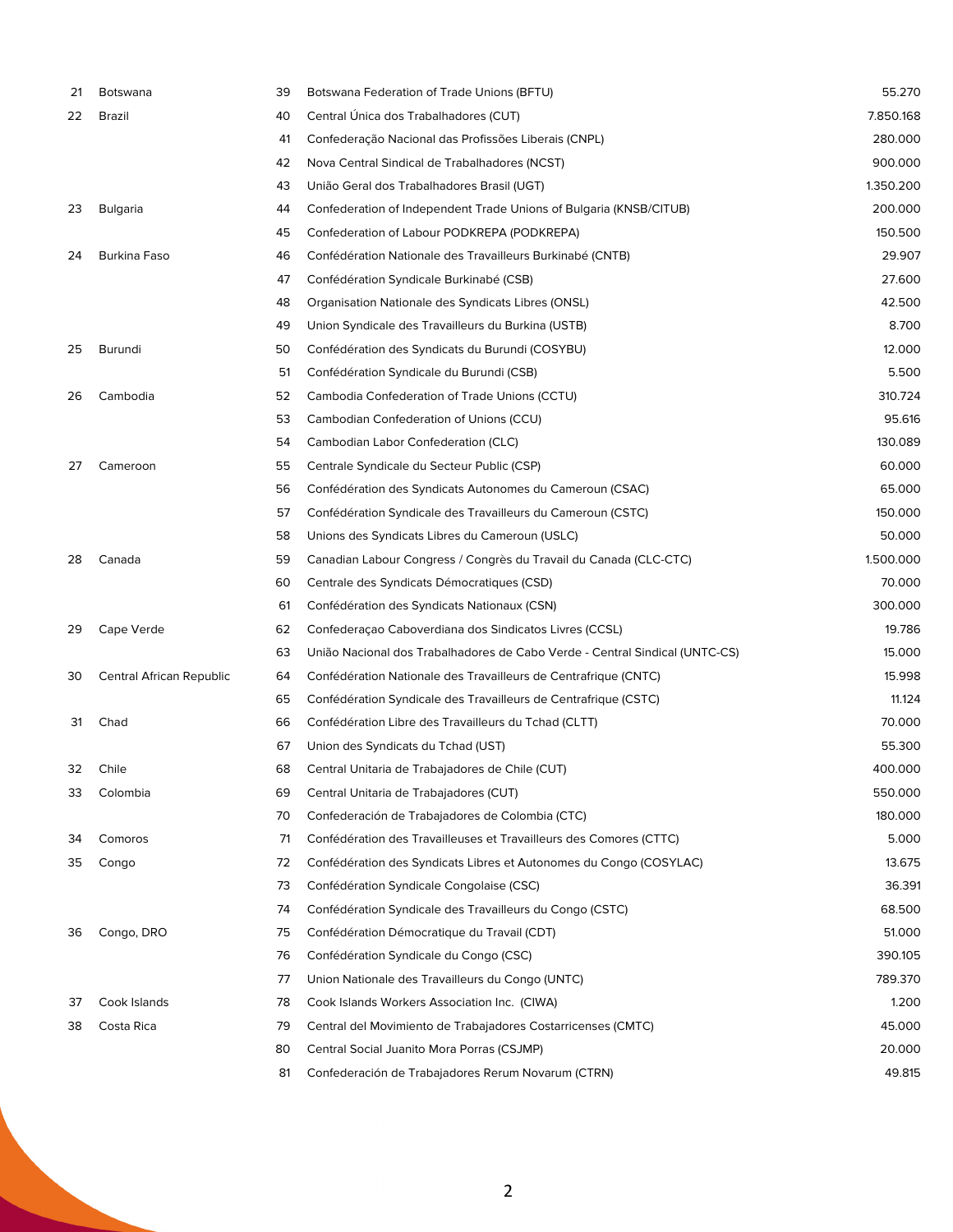| 39 | Côte d'Ivoire      | 82  | Centrale syndicale Humanisme (CSH)                                                           | 600.000   |
|----|--------------------|-----|----------------------------------------------------------------------------------------------|-----------|
|    |                    | 83  | Confédération Ivoirienne des syndicats libres (CISL- DIGNITE)                                | 120.000   |
|    |                    | 84  | Fédération des Syndicats Autonomes de Côte d'Ivoire (FESACI)                                 | 38.111    |
|    |                    | 85  | Union Générale des Travailleurs de Côte d'Ivoire (UGTCI)                                     | 157.248   |
| 40 | Croatia            | 86  | Independent Trade Unions of Croatia - Nezavisni Hrvatski Sindikati (NHS)                     | 96.870    |
|    |                    | 87  | Union of Autonomous Trade Unions of Croatia (UATUC)                                          | 164.732   |
| 41 | Curaçao            | 88  | Sentral di Sindikatonan di Korsou (SSK)                                                      | 4.000     |
| 42 | Cyprus             | 89  | Cyprus Turkish Trade Unions Federation (TURK-SEN)                                            | 1.950     |
|    |                    | 90  | Cyprus Workers' Confederation (SEK)                                                          | 64.945    |
|    |                    | 91  | Democratic Labour Federation of Cyprus (DEOK)                                                | 7.850     |
| 43 | Czech Republic     | 92  | Czech-Moravian Confederation of Trade Unions (CMKOS)                                         | 292.754   |
| 44 | Denmark            | 93  | Akademikernes Centralorganisation (AC)                                                       | 350.887   |
|    |                    | 94  | Danish Trade Union Confederation (FH)                                                        | 1.216.730 |
| 45 | Djibouti           | 95  | Union Djiboutienne duTravail (UDT)                                                           | 13.000    |
| 46 | Dominica           | 96  | Dominica Amalgamated Workers' Union (DAWU)                                                   | 2.500     |
|    |                    | 97  | Dominica Trade Union (DTU)                                                                   | 820       |
|    |                    | 98  | Waterfront & Allied Workers' Union (WAWU)                                                    | 1.000     |
| 47 | Dominican Republic | 99  | Confederación Autónoma Sindical Clasista (CASC)                                              | 172.000   |
|    |                    | 100 | Confederación Nacional de Trabajadores Dominicanos (CNTD)                                    | 143.000   |
|    |                    | 101 | Confederación Nacional de Unidad Sindical (CNUS)                                             | 950.000   |
| 48 | Ecuador            | 102 | Confederación Ecuatoriana de Organizaciones Clasistas Unitarias de Trabajadores<br>(CEDOCUT) | 100.000   |
| 49 | Egypt              | 103 | Egyptian Democratic Labour Congress (EDLC)                                                   | 120.000   |
|    |                    | 104 | Egyptian Federation of Independent Trade Unions (EFITU)                                      | 300.000   |
| 50 | El Salvador        | 105 | Central Autónoma de Trabajadores Salvadoreños (CATS)                                         | 30.000    |
|    |                    | 106 | Confederación Sindical Trabajadoras y Trabajadores de El Salvador (CSTS)                     | 22.987    |
| 51 | Eritrea            | 107 | National Confederation of Eritrean Workers (NCEW)                                            | 26.000    |
| 52 | Estonia            | 108 | Confederation of Estonian Trade Unions (EAKL)                                                | 20.447    |
| 53 | Ethiopia           | 109 | Confederation of Ethiopian Trade Unions (CETU)                                               | 203.560   |
| 54 | Fiji               | 110 | Fiji Trades Union Congress (FTUC)                                                            | 30.000    |
| 55 | Finland            | 111 | Confederation of Unions for Professional and Managerial Staff in Finland (AKAVA)             | 609.239   |
|    |                    | 112 | Finnish Confederation of Professionals (STTK)                                                | 497.068   |
|    |                    | 113 | Suomen Ammattiliittojen Keskusjärjestö (SAK)                                                 | 929.122   |
| 56 | France             | 114 | Confédération Française Démocratique du Travail (CFDT)                                       | 623.802   |
|    |                    | 115 | Confédération Française des Travailleurs Chrétiens (CFTC)                                    | 140.000   |
|    |                    | 116 | Confédération Générale du Travail (CGT)                                                      | 664.350   |
|    |                    | 117 | Confédération Générale du Travail de la Réunion (CGTR)                                       | 4.008     |
|    |                    | 118 | Confédération Générale du Travail - Force Ouvrière (CGT-FO)                                  | 600.000   |
|    |                    | 119 | Union Interprofessionnelle de la Réunion (UIR-CFDT)                                          | 16.000    |
| 57 | French Polynesia   | 120 | Confédération Syndicale A Tia I Mua (TIA)                                                    | 2.800     |
| 58 | Gabon              | 121 | Confédération Gabonaise des Syndicats Libres (CGSL)                                          | 19.000    |
|    |                    | 122 | Confédération Syndicale Gabonaise (COSYGA)                                                   | 22.800    |
| 59 | Georgia            | 123 | Georgian Trade Union Confederation (GTUC)                                                    | 151.872   |
| 60 | Germany            | 124 | Deutscher Gewerkschaftsbund (DGB)                                                            | 5.995.437 |
| 61 | Ghana              | 125 | Ghana Federation of Labour (GFL)                                                             | 51.220    |
|    |                    |     |                                                                                              |           |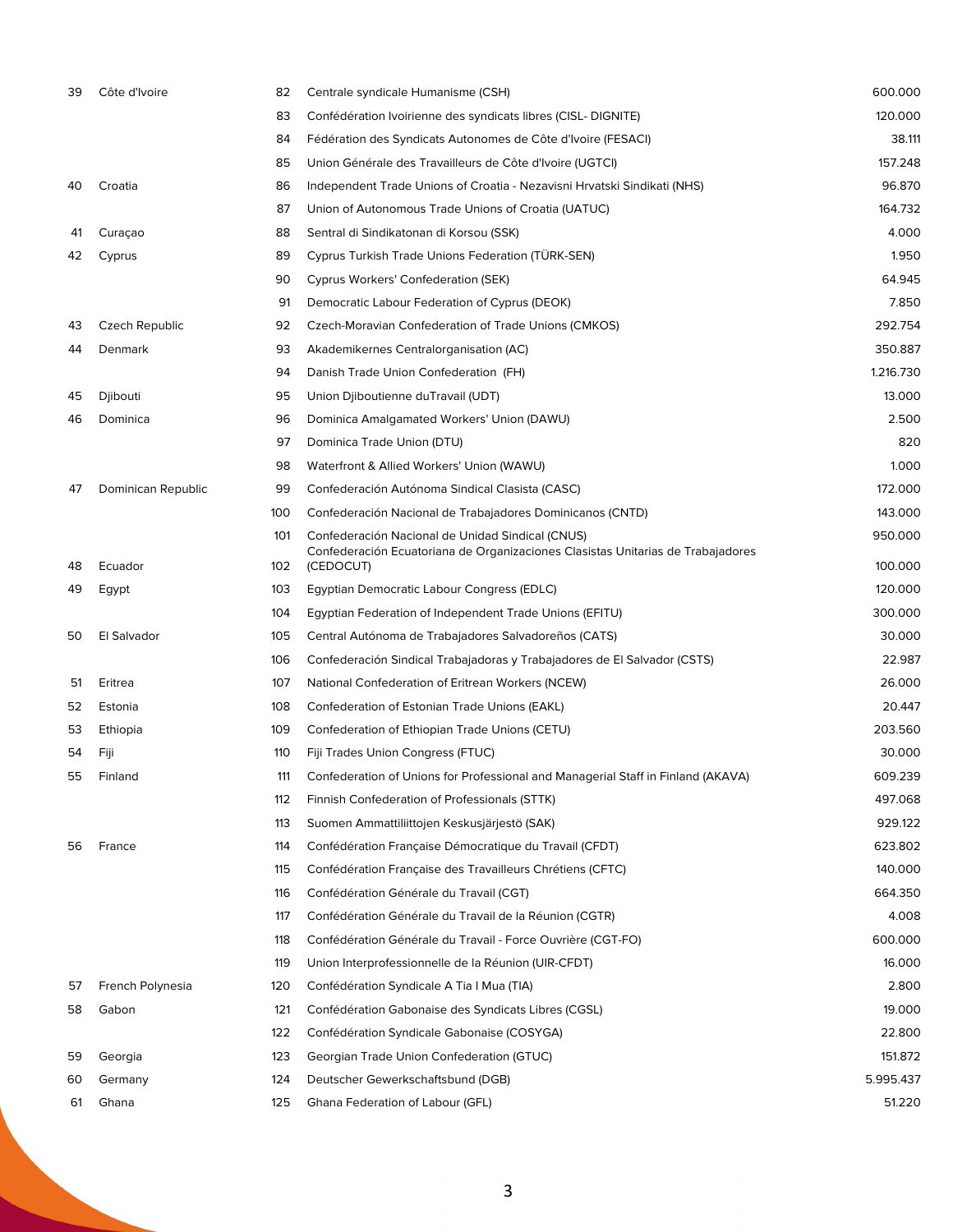|    |                      | 126 | <b>Ghana Trades Union Congress (GTUC)</b>                        | 275.000    |
|----|----------------------|-----|------------------------------------------------------------------|------------|
| 62 | <b>Great Britain</b> | 127 | <b>Trades Union Congress (TUC)</b>                               | 5.552.249  |
| 63 | Greece               | 128 | Greek General Confederation of Labour (GSEE)                     | 150.000    |
| 64 | Grenada              | 129 | Grenada Trades' Union Council (GTUC)                             | 8.000      |
| 65 | Guatemala            | 130 | Central General de Trabajadores de Guatemala (CGTG)              | 60.000     |
|    |                      | 131 | Confederación de Unidad Sindical de Guatemala (CUSG)             | 25.000     |
|    |                      | 132 | Unión Sindical de Trabajadores de Guatemala (UNSITRAGUA)         | 15.385     |
| 66 | Guinea               | 133 | Confédération Nationale de Travailleurs de Guinée (CNTG)         | 100.500    |
|    |                      | 134 | Organisation Nationale des Syndicats Libres de Guinée (ONSLG)    | 23.750     |
|    |                      | 135 | Union Syndicale des Travailleurs de Guinée (USTG)                | 41.000     |
| 67 | Guinea-Bissau        | 136 | Union Nationale des Travailleurs de Guinée Bissau (UNTGB)        | 50.000     |
| 68 | Haiti                | 137 | Confédération des Travaillers des Secteurs Public & Privé (CTSP) | 9.571      |
|    |                      | 138 | Confédération des Travailleurs Haïtiens (CTH)                    | 65.500     |
|    |                      | 139 | Coordination Syndicale Haïtienne (CSH)                           | 30.500     |
| 69 | Honduras             | 140 | Central General de Trabajadores (CGT)                            | 213.462    |
|    |                      | 141 | Confederación de Trabajadores de Honduras (CTH)                  | 55.000     |
|    |                      | 142 | Confederación Unitaria de Trabajadores de Honduras (CUTH)        | 295.000    |
| 70 | Hong Kong SAR, China | 143 | Hong Kong and Kowloon Trades Union Council (HKTUC)               | 5.000      |
|    |                      | 144 | Hong Kong Confederation of Trade Unions (HKCTU)                  | 197.509    |
| 71 | Hungary              | 145 | Democratic League of Independent Trade Unions (LIGA)             | 100.200    |
|    |                      | 146 | Magyar Szakszervezetek Szövetsége (MSZSZ)                        | 110.000    |
|    |                      | 147 | National Federation of Workers' Councils (MOSZ)                  | 47.897     |
| 72 | Iceland              | 148 | Althydusamband Islands (Icelandic Confederation of Labour (ASI)  | 123.045    |
|    |                      | 149 | Bandalag Starfsmanna Rikis og Baeja (BSRB)                       | 21.569     |
|    |                      | 150 | Icelandic Confederation of University Graduates (BHM)            | 13.500     |
| 73 | India                | 151 | Confederation of Free Trade Unions of India (CFTUI)              | 1.830.000  |
|    |                      | 152 | Hind Mazdoor Sabha (HMS)                                         | 9.186.775  |
|    |                      | 153 | Indian National Trade Union Congress (INTUC)                     | 34.367.929 |
|    |                      | 154 | Self-Employed Women's Association (SEWA)                         | 1.412.148  |
| 74 | Indonesia            | 155 | Confederation of Indonesian Trade Unions (KSPI/CITU)             | 750.000    |
|    |                      | 156 | Konfederasi Serikat Buruh Sejahtera Indonesia (KSBSI)            | 520.000    |
| 75 | Iraq                 | 157 | General Federation of Iraq Trade Unions (GFITU)                  | 850.000    |
| 76 | Ireland              | 158 | Irish Congress of Trade Unions (ICTU)                            | 700.000    |
| 77 | Israel               | 159 | General Federation of Labour in Israel (HISTADRUT)               | 450.000    |
| 78 | Italy                | 160 | Confederazione Generale Italiana del Lavoro (CGIL)               | 5.686.210  |
|    |                      | 161 | Confederazione Italiana Sindacati Lavoratori (CISL)              | 4.050.680  |
|    |                      | 162 | Unione Italiana del Lavoro (UIL)                                 | 2.230.396  |
| 79 | Japan                | 163 | Japanese Trade Union Confederation (JTUC-Rengo)                  | 6.741.298  |
| 80 | Jordan               | 164 | General Federation of Jordanian Trade Unions (GFJTU)             | 120.000    |
| 81 | Kazakhstan           | 165 | Confederation of Independent Trade Unions of Kazakhstan (CNTUK)  | 70.000     |
|    |                      | 166 | Federations of Trade Unions of Kazakhstan (FPRK) Suspended       | 381.935    |
| 82 | Kenya                | 167 | Central Organisation of Trade Unions (COTU(K))                   | 600.000    |
| 83 | Kiribati             | 168 | Kiribati Trades Union Congress (KTUC)                            | 2.600      |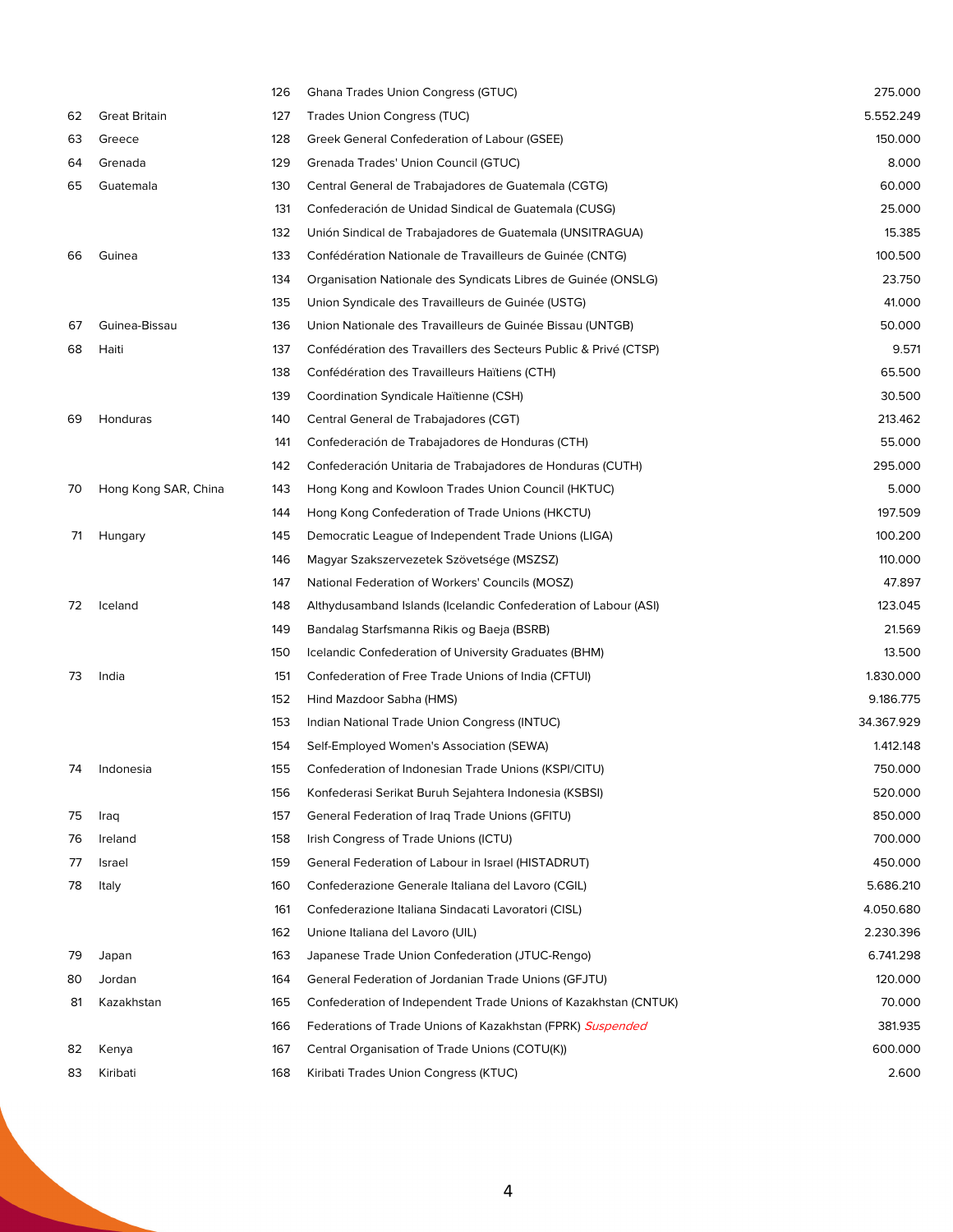| 84  | Korea, South            | 169 | Federation of Korean Trade Unions (FKTU)                                          | 1.000.000 |
|-----|-------------------------|-----|-----------------------------------------------------------------------------------|-----------|
|     |                         | 170 | Korean Confederation of Trade Unions (KCTU)                                       | 812.500   |
| 85  | Kosovo                  | 171 | Bashkimi I Sindikatave të Pavarura të Kosovës (BSPK)                              | 30.000    |
| 86  | Kuwait                  | 172 | Kuwait Trade Union Federation (KTUF)                                              | 34.274    |
| 87  | Latvia, Republic of     | 173 | Free Trade Union Confederation of Latvia (LBAS)                                   | 91.496    |
| 88  | Lesotho                 | 174 | Lesotho Labour Council (LLC)                                                      | 18.706    |
| 89  | Liberia                 | 175 | Liberia Labour Congress (LLC)                                                     | 42.000    |
| 90  | Liechtenstein           | 176 | Liechtensteinischer ArbeitnehmerInnenverband (LANV)                               | 992       |
| 91  | Lithuania, Republic of  | 177 | Lithuanian Labour Federation (LDF)                                                | 20.000    |
|     |                         | 178 | Lithuanian Trade Union "SOLIDARUMAS" (LPSS)                                       | 10.500    |
|     |                         | 179 | Lithuanian Trade Union Confederation (LPSK)                                       | 50.000    |
| 92  | Luxembourg              | 180 | Confédération Syndicale Indépendante du Luxembourg (OGBL)                         | 78.490    |
|     |                         | 181 | Lëtzebuerger Chrëschtleche Gewerkschafts-Bond (LCGB)                              | 42.153    |
| 93  | Madagascar              | 185 | Confédération des Syndicats des Travailleurs Malagasy Révolutionnaires (FISEMARE) | 18.775    |
|     |                         | 186 | Firaisan'ny Sendikan'ny Mpiasan'ny Madagasikara (Fl.SE.MA.)                       | 11.760    |
|     |                         | 187 | Fivondronamben'ny Mpiasa Malagasy Confédération des Travailleurs Malgaches (FMM)  | 8.000     |
|     |                         | 188 | Sendika Krisitianina Malgasy - Conf. Chrétienne des Syndicats Malgaches (SEKRIMA) | 38.111    |
|     |                         | 189 | Union des Syndicats Autonomes du Madagascar (USAM)                                | 7.230     |
| 94  | Malawi                  | 190 | Malawi Congress of Trade Unions (MCTU)                                            | 200.000   |
| 95  | Malaysia                | 191 | Malaysian Trades Union Congress (MTUC)                                            | 469.352   |
| 96  | Mali                    | 192 | Confédération Syndicale des Travailleurs du Mali (CSTM)                           | 16.000    |
|     |                         | 193 | Union Nationale des Travailleurs du Mali (UNTM)                                   | 130.000   |
| 97  | Malta                   | 194 | General Workers' Union (GWU)                                                      | 30.000    |
| 98  | Mauritania              | 195 | Confédération Générale des Travailleurs de Mauritanie (CGTM)                      | 36.000    |
|     |                         | 196 | Confédération Libre des Travailleurs de Mauritanie (CLTM)                         | 56.000    |
|     |                         | 197 | Confédération Nationale des Travailleurs de Mauritanie (CNTM)                     | 39.550    |
|     |                         | 198 | Union des Travailleurs de Mauritanie (UTM)                                        | 25.127    |
| 99  | Mauritius               | 199 | Congress of Independent Trade Unions (CITU)                                       | 35.025    |
|     |                         | 200 | Confédération des Travailleurs du Secteur Privé (CTSP)                            | 26.550    |
|     |                         | 201 | Mauritius Labour Congress (MLC)                                                   | 7.000     |
|     |                         | 202 | Mauritius Trade Union Congress (MTUC)                                             | 15.000    |
|     |                         | 203 | National Trade Unions Confederation (NTUC)                                        | 40.000    |
| 100 | Mexico                  | 204 | Consejo Nacional de los Trabajadores (CNT)                                        | 6.000     |
|     |                         | 205 | Unión Nacional de Trabajadores (UNT)                                              | 180.000   |
| 101 | Moldova                 | 206 | Confederatia Nationala a Sindicatelor din Moldova (CNSM)                          | 318.714   |
| 102 | Mongolia                | 207 | Confederation of Mongolian Trade Unions (CMTU)                                    | 450.000   |
| 103 | Montenegro, Republic of | 208 | Confederation of Trade Unions of Montenegro (SSCG)                                | 31.480    |
|     |                         | 209 | Union of Free Trade Unions of Montenegro (UFTUM)                                  | 19.800    |
| 104 | Morocco                 | 210 | Confédération Démocratique du Travail (CDT)                                       | 61.500    |
|     |                         | 211 | Union Générale des Travailleurs du Maroc (UGTM)                                   | 180.000   |
|     |                         | 212 | Union Marocaine du Travail (UMT)                                                  | 340.000   |
| 105 | Mozambique              | 213 | Organização dos Trabalhadores de Moçambique (OTM)                                 | 97.305    |
| 106 | Myanmar                 | 214 | Confederation of Trade Unions - Myanmar (CTUM)                                    | 10.000    |
| 107 | Namibia                 | 215 | National Union of Namibian Workers (NUNW)                                         | 80.000    |
|     |                         |     |                                                                                   |           |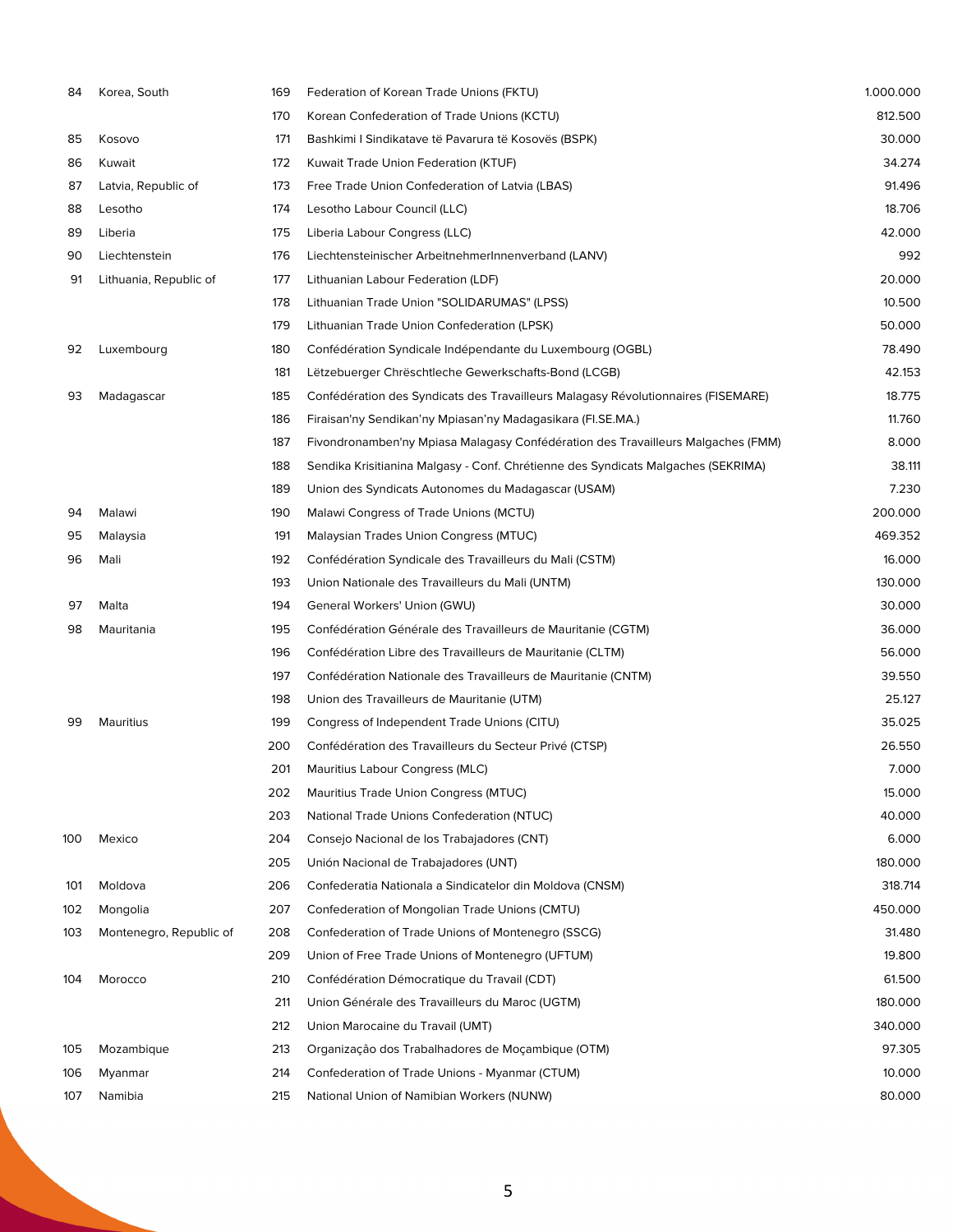|     |                 | 216 | Trade Union Congress of Namibia (TUCNA)                                     | 30.000    |
|-----|-----------------|-----|-----------------------------------------------------------------------------|-----------|
| 108 | <b>Nepal</b>    | 217 | All Nepal Federation of Trade Unions (ANTUF)                                | 410.317   |
|     |                 | 218 | General Federation of Nepalese Trade Unions (GEFONT)                        | 440.712   |
|     |                 | 219 | Nepal Trade Union Congress (NTUC)                                           | 350.000   |
| 109 | Netherlands     | 220 | Christelijk Nationaal Vakverbond (CNV)                                      | 268.000   |
|     |                 | 221 | Federatie Nederlandse Vakbeweging (FNV)                                     | 1.040.367 |
| 110 | New Caledonia   | 222 | Union des Syndicats des Ouvriers et Employés de Nouvelle Calédonie (USOENC) | 4.781     |
| 111 | New Zealand     | 223 | New Zealand Council of Trade Unions (NZCTU)                                 | 200.000   |
| 112 | Nicaragua       | 224 | Central de Trabajadores de Nicaragua (CTN)                                  | 25.410    |
|     |                 | 225 | Central Sandinista de Trabajadores (CST)                                    | 40.000    |
|     |                 | 226 | Confederación de Unificación Sindical (CUS)                                 | 30.000    |
|     |                 | 227 | Frente Nacional de los Trabajadores (FNT)                                   | 345.000   |
| 113 | Niger           | 228 | Confédération Démocratique des Travailleurs du Niger (CDTN)                 | 38.637    |
|     |                 | 229 | Confédération Nigérienne du Travail (CNT)                                   | 75.000    |
|     |                 | 230 | Union des Syndicats des Travailleurs du Niger (USTN)                        | 43.000    |
| 114 | Nigeria         | 231 | Nigeria Labour Congress (NLC)                                               | 6.000.000 |
|     |                 | 232 | Trade Union Congress of Nigeria (TUC)                                       | 500.000   |
| 115 | North Macedonia | 182 | Konfederacija Slobodnik Sindikata (KSS)                                     | 43.000    |
|     |                 | 183 | Federation of Trade Unions of Macedonia (CCM)                               | 66.223    |
|     |                 | 184 | Union of Independent and Autonomous Trade Unions of Macedonia (UNASM)       | 5.300     |
| 116 | Norway          | 233 | Confederation of Unions for Professionals (Unio)                            | 359.000   |
|     |                 | 234 | Confederation of Vocational Unions (YS)                                     | 217.724   |
|     |                 | 235 | Landsorganisasjonen i Norge (LO)                                            | 927.891   |
| 117 | Oman            | 236 | General Federation of Oman Trade Unions (GFOTU)                             | 65.000    |
| 118 | Pakistan        | 237 | All Pakistan Trade Union Congress (APTUC)                                   | 90.000    |
|     |                 | 238 | Pakistan Workers' Federation (PWF)                                          | 860.000   |
| 119 | Palestine       | 239 | Palestine General Federation of Trade Unions (PGFTU)                        | 321.000   |
| 120 | Panama          | 240 | Confederación de Trabajadores de la República de Panamá (CTRP)              | 40.000    |
|     |                 | 241 | Confederacion Nacional de Unidad Sindical Independiente (CONUSI)            | 86.543    |
|     |                 | 242 | Convergencia Sindical (CS)                                                  | 33.800    |
| 121 | Paraguay        | 243 | Central Sindical de Trabajadores del Paraguay (CESITP)                      | 2.000     |
|     |                 | 244 | Central Unitaria de Trabajadores (CUT)                                      | 87.250    |
|     |                 | 245 | Central Unitaria de Trabajadores Auténtica (CUT-A)                          | 40.000    |
| 122 | Peru            | 246 | Central Autónoma de Trabajadores del Perú (CATP)                            | 12.705    |
|     |                 | 247 | Confederación Sindical de Trabajadores del Perú (CSP)                       | 49.600    |
|     |                 | 248 | Central Unitaria de Trabajadores del Perú (CUT)                             | 25.000    |
| 123 | Philippines     | 249 | Federation of Free Workers (FFW)                                            | 65.000    |
|     |                 | 250 | Kilusang Mayo Uno (KMU)                                                     | 115.000   |
|     |                 | 251 | Sentro ng mga Nagkakaisa at Progresibong Manggagawa (SENTRO)                | 100.000   |
|     |                 | 252 | Trade Union Congress of the Philippines (TUCP)                              | 475.000   |
| 124 | Poland          | 253 | Niezalezny Samorzadny Zwiazek Zawodowy "Solidarnosc" (NSZZ)                 | 551.714   |
|     |                 | 254 | Ogólnopolskie Porozumienie Zwiazków Zawodowych (OPZZ)                       | 595.000   |
| 125 | Portugal        | 255 | União Geral de Trabalhadores (UGT-P)                                        | 350.000   |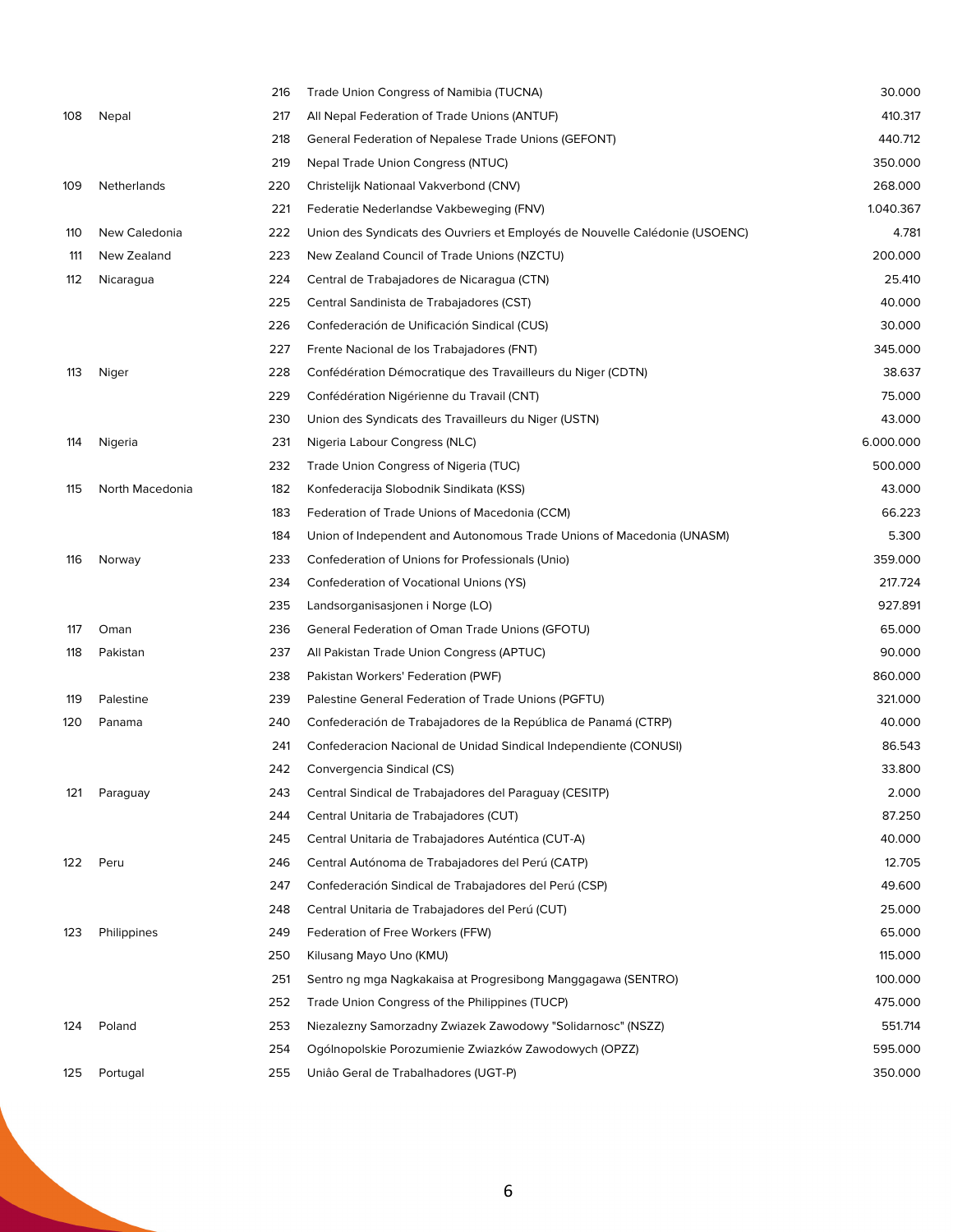| 126 | Romania               | 256 | <b>Blocul National Sindical (BNS)</b>                                                | 150.000    |
|-----|-----------------------|-----|--------------------------------------------------------------------------------------|------------|
|     |                       | 257 | Confederatia Nationala Sindicala Cartel Alfa (Cartel ALFA)                           | 500.000    |
|     |                       | 258 | Confederatia Sindicatelor Democratice din Romania (CSDR)                             | 101.000    |
|     |                       | 259 | Confederatiei Nationale a Sindicatelor Libere din România (CNSLR-FRATIA)             | 150.000    |
| 127 | Russian Federation    | 260 | Confederation of Labour of Russia (KTR)                                              | 2.100.000  |
|     |                       | 261 | Federation of Independent Trade Unions of Russia (FNPR)                              | 20.100.000 |
| 128 | Rwanda                | 262 | Centrale des Syndicats des Travailleurs du Rwanda (CESTRAR)                          | 165.000    |
|     |                       | 263 | Congrès du Travail et de la Fraternité au Rwanda (COTRAF)                            | 24.500     |
| 129 | Saint Lucia           | 264 | National Workers Union - St. Lucia (NWU)                                             | 3.000      |
|     |                       | 265 | St. Lucia Seamen, Waterfront & General Workers' Trade Union (SWGWTU)                 | 1.000      |
| 130 | Samoa                 | 266 | Samoa Trade Union Congress (STUC)                                                    | 1.502      |
| 131 | San Marino            | 267 | Confederazione Democratica Lavoratori Sammarinesi (CDLS)                             | 6.834      |
|     |                       | 268 | Confederazione Sammarinese del Lavoro (CSDL)                                         | 5.905      |
| 132 | Sao Tome and Principe | 269 | Organização Nacional dos Trabalhadores de São Tomé E Principe - CS (ONTSTP-CS)       | 3.336      |
|     |                       | 270 | União Geral de Trabalhadores de São Tomé e Príncipe (UGT-STP)                        | 7.684      |
| 133 | Senegal               | 271 | Confédération des Syndicats Autonomes du Sénégal (CSA)                               | 40.000     |
|     |                       | 272 | Confédération Nationale des Travailleurs du Sénégal - Forces du Changement (CNTS-FC) | 16.500     |
|     |                       | 273 | Confédération Nationale des Travailleurs du Sénégal (CNTS)                           | 70.000     |
|     |                       | 274 | Union Démocratique des Travailleurs du Sénegal (UDTS)                                | 21.385     |
|     |                       | 275 | Union Nationale des Syndicats Autonomes du Sénégal (UNSAS)                           | 80.000     |
| 134 | Serbia                | 276 | Confederation of Autonomous Trade Unions of Serbia (CATUS)                           | 300.000    |
|     |                       | 277 | Ujedinjeni Granski Sindikati Nezavisnost (NEZAVISNOST)                               | 114.000    |
| 135 | Sierra Leone          | 278 | Sierra Leone Labour Congress (SLLC)                                                  | 54.550     |
| 136 | Singapore             | 279 | National Trades Union Congress (NTUC)                                                | 252.000    |
| 137 | Slovakia              | 280 | Confederation of Trade Unions of the Slovak Republic (KOZSR)                         | 337.600    |
| 138 | Somalia               | 281 | Federation of Somali Trade Unions (FESTU)                                            | 71.982     |
| 139 | South Africa          | 282 | Confederation of South African Workers' Unions (CONSAWU)                             | 49.730     |
|     |                       | 283 | Congress of South African Trade Unions (COSATU)                                      | 1.800.000  |
|     |                       | 284 | Federation of Unions of South Africa (FEDUSA)                                        | 500.000    |
|     |                       | 285 | National Council of Trade Unions (NACTU)                                             | 400.000    |
| 140 | Spain                 | 286 | Confederación Sindical de Comisiones Obreras (CC.OO.)                                | 900.000    |
|     |                       | 287 | Euskal Sindikatua (ELA – Basque Country)                                             | 115.000    |
|     |                       | 288 | Unión General de Trabajadores (UGT)                                                  | 880.000    |
|     |                       | 289 | Unión Sindical Obrera (USO)                                                          | 118.905    |
| 141 | Sri Lanka             | 290 | Ceylon Workers' Congress (CWC)                                                       | 201.000    |
|     |                       | 291 | National Trade Union Federation (NTUF)                                               | 400.000    |
|     |                       | 292 | National Workers' Congress (NWC)                                                     | 82.972     |
|     |                       | 293 | Sri Lanka Nidahas Sevaka Sangamaya (SLNSS)                                           | 68.000     |
| 142 | Sudan                 | 294 | South Sudan Workers Trade Union Federation (SSWTUF)                                  | 11.000     |
| 143 | Surinam               | 295 | Algemeen Verbond van Vakverenigingen in Suriname "DE MOEDERBOND"                     | 5.400      |
|     |                       | 296 | Organisatie van Samenwerkende Autonome Vakbonden (OSAV)                              | 5.000      |
| 144 | Swaziland             | 297 | Trade Union Congress of Swaziland (TUCOSWA)                                          | 76.000     |